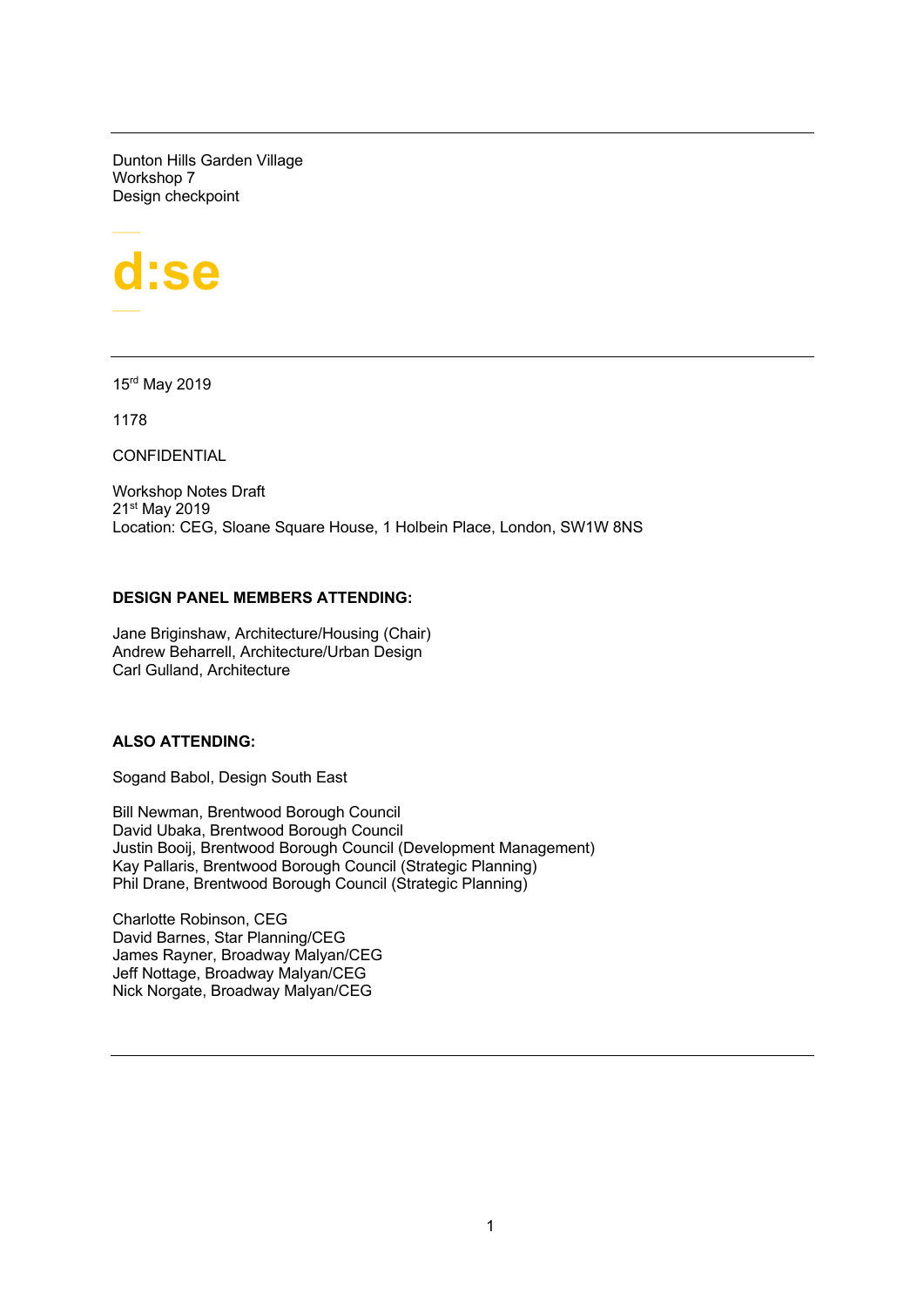### WORKSHOP 7 DESIGN CHECKPOINT

#### **Introduction**

Design South East have been appointed to provide design support and design review services for Brentwood Council, to guide the Dunton Hills Garden Village masterplan design and development process. Dunton Hills is within the Metropolitan Green Belt of London and holds Garden Village status, with support from central government. The aspiration is to support a community of around 4,000 homes.

The complete list of strategic aims for the Spatial Vision of Dunton Hills are available in the notes issued earlier in this workshop series.

This note represents DSE's design advice at the concluding workshop, of seven, in preparation for two formal Design Review Panels in June and July 2019. This session is intended as a broad overview of progress in the run-up to the first design review meeting.

#### **Summary**

The scheme, as presented in this workshop, constitutes a series of options that propose strategic amendments to the masterplan on the basis of advice received at the thematic workshops, with a particular emphasis paid to the position of the schools and form of the employment space.

We are comfortable that the team are engaging; iterations are being made and acknowledge this workshop as one part of a longer process. It is acknowledged that the first design review meeting in June is the point at which the team anticipate they will have synthesised as much of the advice from the workshops as possible. We agree that the cycle of alternating options should be broken, with one 'fix' being taken forward and tested more rigorously. The applicant team will need to select the most appropriate option and build upon this to synthesise panel, workshop and policy advice. Similarly, the team should bring material sufficient to articulate their position on key issues identified to-date, to the first design review. Precise information required is at the team's discretion.

There is, however, much more work still to do in order to respond fully to the advice, which has been developed in collaboration with diverse stakeholders. In the meanwhile, our recommendations focus on important strategic design moves that are yet to be incorporated into the scheme, which we would expect to see and which will be essential for the eventual masterplan and if not, require a full and robust justification as to the reasons why it should not be possible. The sustainable transport strategy, connectivity and parking are of particular priority to resolve.

#### **Spatial vision**

Much more work is needed to demonstrate that the spatial vision has integrated the earlier recommendations relating to sustainable transport, heritage assets, green and blue infrastructure, biodiversity and energy into the proposal. For example, to reiterate previous advice, the panel are looking for a pioneering and proactive attitude in the green and blue infrastructure component of the spatial vision – with the attitude on the Olympic Park as one approach. Producing a 'ten-point' diagram for the key moves of the masterplan will be helpful to bring some clarity to the decision-making process in this regard, allowing the team to identify what is important.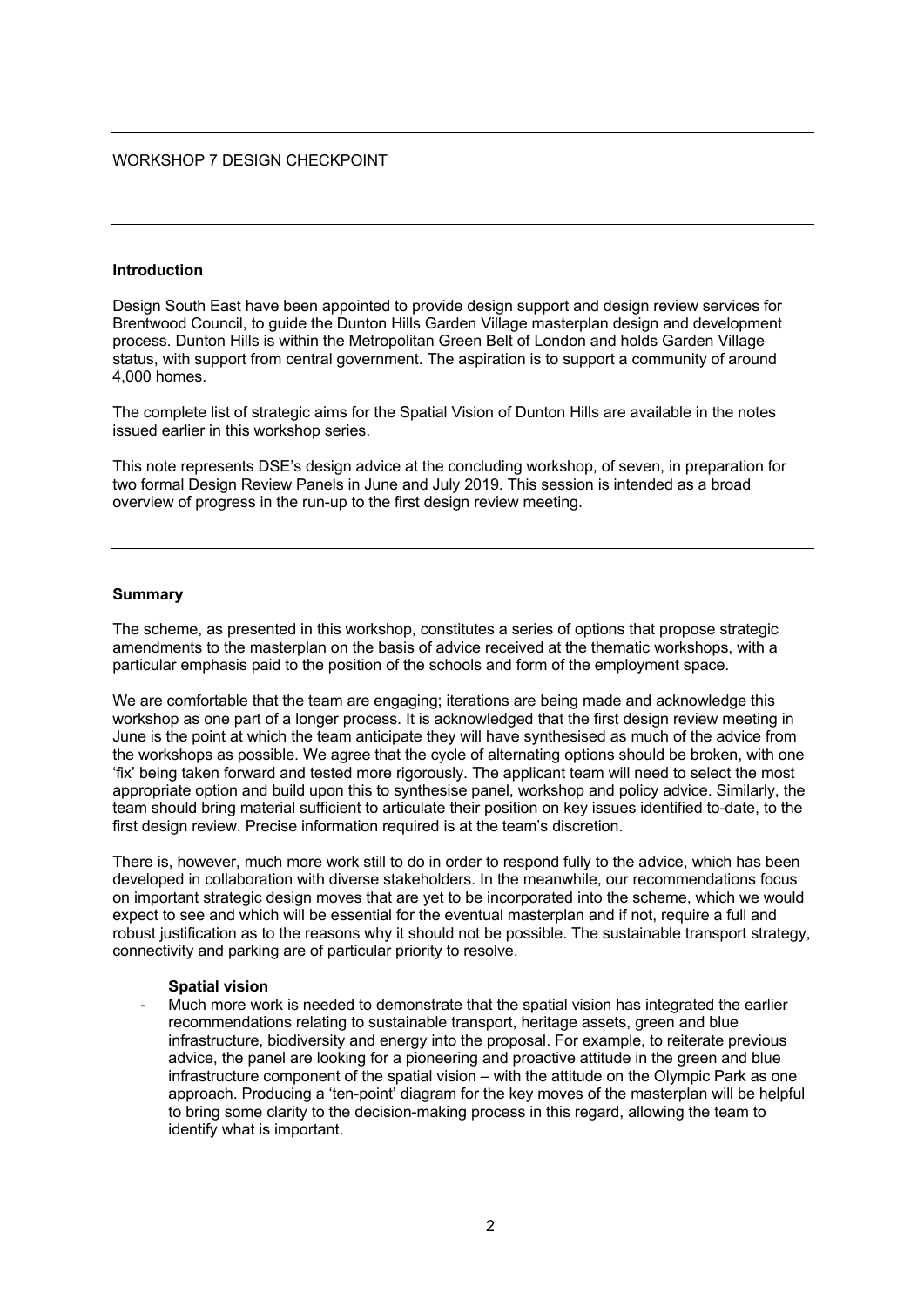### **School**

- It is emphasised that schools, children and play should be used as a fundamental driver and opportunity for the life and character of the village. The team may also explore how to use the school as an organisation device around which local centres are knitted.
- While there are competing arguments for the location of the secondary school with regards to noise, acoustics, access to landscape opportunities and adjacency to streets, there may be some merit in moving the school further toward the west of the site. The team should interrogate this option further. The land-take of the schools feels expansive, however, welldesigned and good schools are those that are integrated into the wider built fabric, with a finer grain. The schools and their surrounding grounds should be looked at in greater detail alongside adjoining public realm, open space and built-form. Multi-functional space should be articulated and captured in the drawings.

# **Local centres**

Positioning the local centre on the western boundary could be of benefit. While typically, traffic impact is a key consideration, our view is that in reality, new developments risk a lack of movement and activity, so bringing the local centre to a more prominent position for the wider community is something to explore.

# **Connections**

- The need for a connection on the east has been discussed at length. The preference is for multiple connections; provision made for at least one connection is seen as crucially important, and essential in the long-term. Connections on the north and east need to be embedded in the design, on the applicant's land, with clear potential for it to connect to adjoining land. This is not evident in the proposal as it stands. The validity of a neighbourhood in the north-east, on the ridgeline, will be entirely dependent on how well connected it is to the surrounding area.

# **Sustainable transport**

- The 'loop' road is largely unhelpful to the overall masterplan and reads as an impactful intervention that promotes car use, while the modal hierarchy of movement is still unresolved. If a modal shift from car use to public transport, pedestrian and cycle use is to be achieved, sustainable options need to be prevalent, and designed in, before the car. Car access still needs to work well, but it is reiterated that a clear, direct east-west street that predominantly accommodates a sustainable mode of transport is needed. This could be achieved by connecting from the junction on the main local centre, directly across to the western part of the 'loop'. This could, for example, accommodate a mass rapid sustainable mode of transport to West Horndon station.
- It is advised that clear, colour-coded diagrams that describe the overall network, street types, and modes of movement accommodated on each are required, as well as detailed design drawings of how they work in design terms, in addition to illustrations of the look and feel. Disconnecting discreet portions of the 'loop' would be helpful in ensuring it discourages internalised vehicular movements.
- 'Park Drive', linking the area to the north-west of the farmstead, across the ancient woodland and to the ridgeline community feels as though it takes the optimal route for ease of delivery. Should the route be drawn much tighter up to, and around the western and northern curtilage of the farmstead, it might shape the experience of moving through the site and increase positive engagement with the asset. Sections and three-dimensional drawings are required.

### **Density, parking and character**

- Higher densities along the masterplan edges appears logical. Such densities are more 'urban' than usually seen in Essex villages, which is not an issue in itself, but it is important for the team to recognise, understand and express the 'nature' of the place accordingly. The panel queried whether 'feathering' densities toward the ancient woodland, wetlands and meadows might be interspersed with higher densities. The overall developable areas need to be critically reviewed, to reflect areas for parking and green infrastructure.